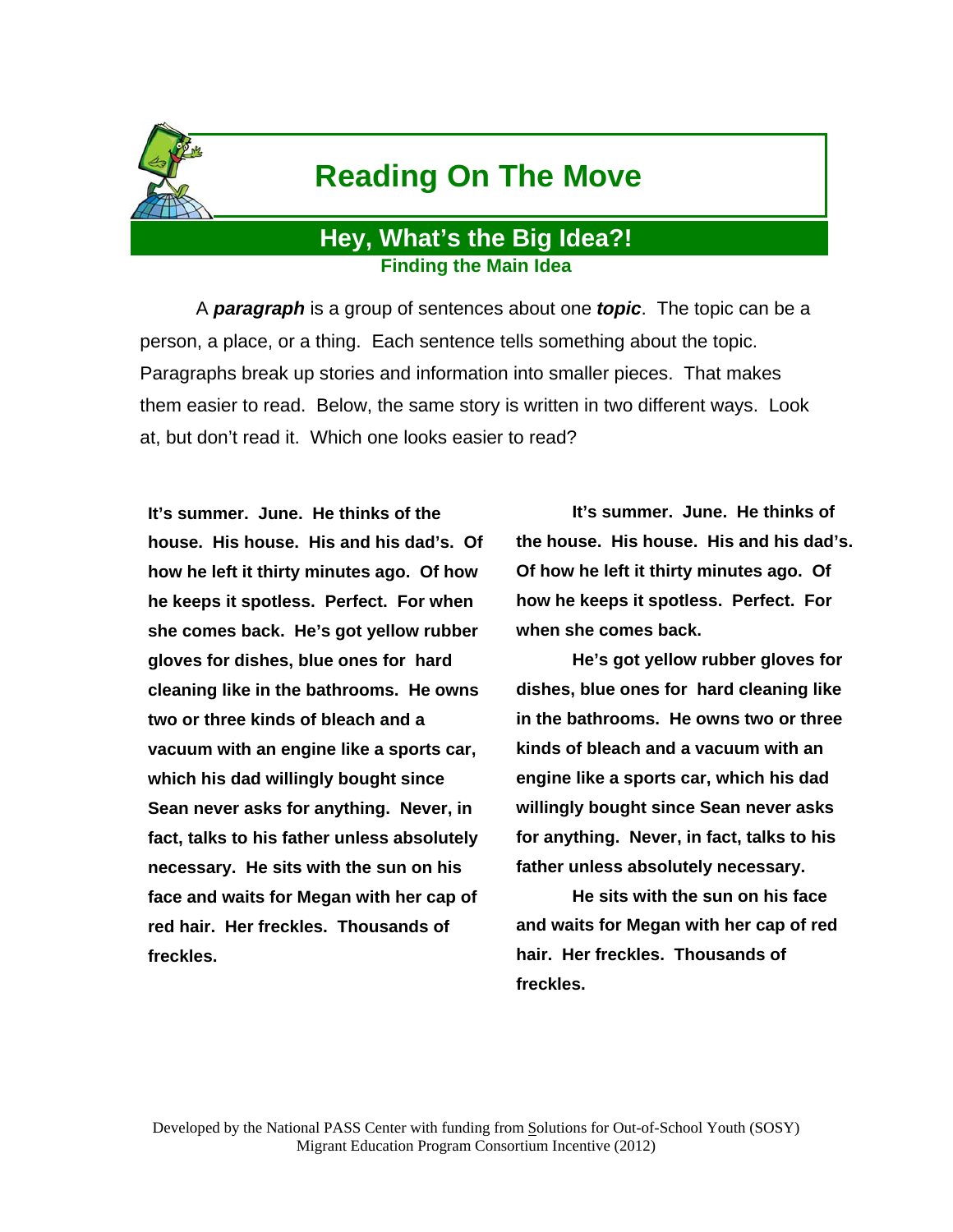Every paragraph has a *main idea*. The main idea is what the paragraph says about the topic. It usually comes at the beginning of a paragraph, but not always. For example, the topic of the paragraph below is the season of autumn. The main idea is that autumn is the author's favorite time of year.

*I love autumn. It's my favorite season of the year. There are days of bright sun in a clear blue sky. The leaves change color. Trees put on dazzling robes of yellow, orange, and red. Brown, dry leaves on the ground crunch and rustle when I walk through them. The warmth of the day quickly ends when the sun goes down. Nights are cool and soothing. The stars twinkle down at me, snug and warm in my bed. The busy summer has gone to sleep. It waits for its blanket of snow.*

The entire paragraph describes autumn, so we know that is the *topic* of the paragraph.

The first two sentences clearly tell you that autumn is the author's favorite season of the year. This tells you the *main idea* of the paragraph.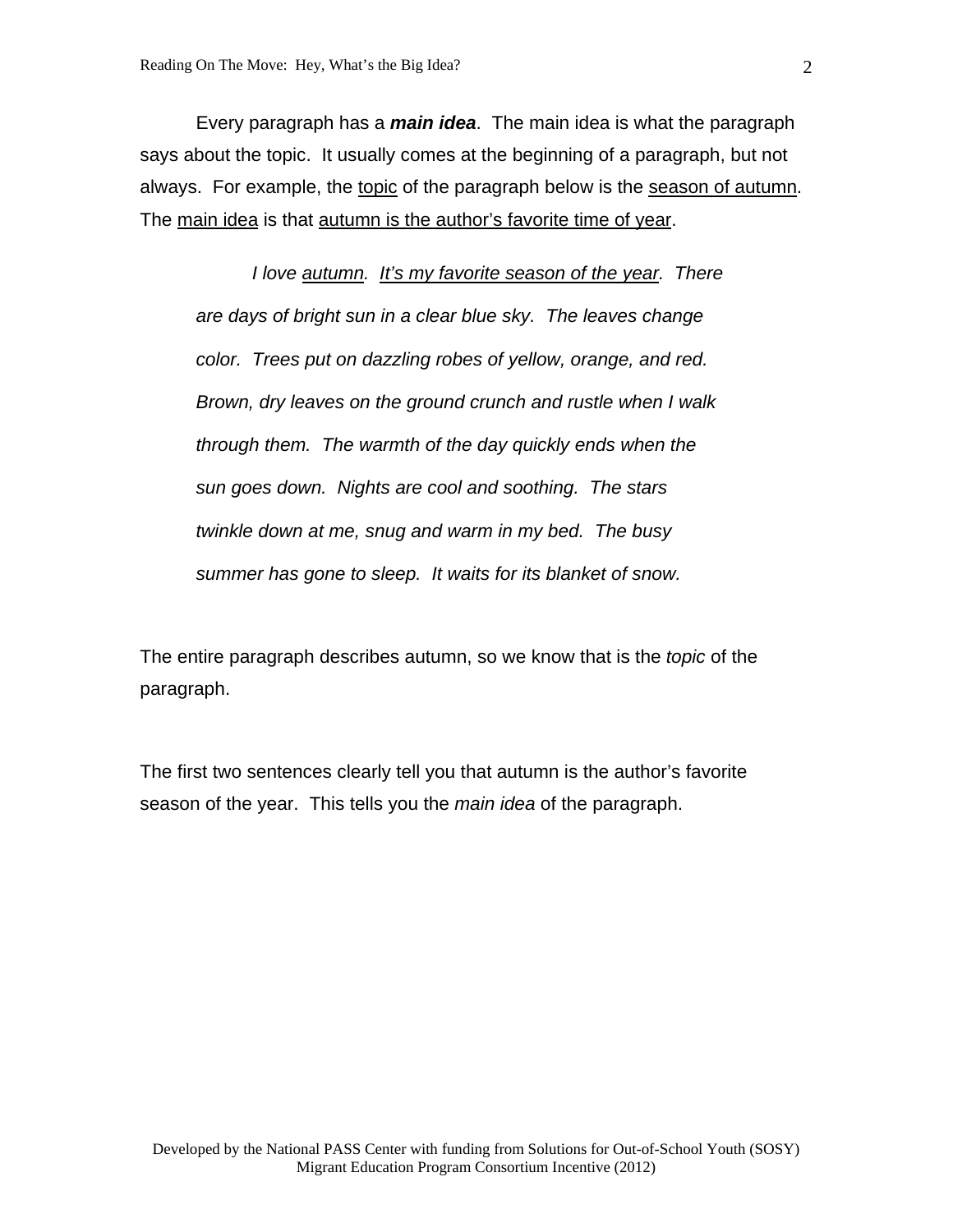Let's look at another example. Read the following paragraph. As you read, think about its *topic* and *main idea*.

*Smoking is a bad habit. People who smoke can become very sick and die. Smoking is a leading cause of lung cancer. Lung cancer kills more people than any other cancer. Smoking hurts the people around smokers, too. Cigarette smoke contains poisons. It can cause heart disease and cancer in those who breathe it in. It can cause breathing problems in children. Smoking is not good for anyone.* 

What is the *topic* of this paragraph?

What is the *main idea* of this paragraph?

Underline the sentences that helped you decide the main idea.

**√** If you said that the *topic* of the paragraph is smoking, you are correct.

\_\_\_\_\_\_\_\_\_\_\_\_\_\_\_\_\_\_\_\_\_\_\_\_\_\_\_\_\_\_\_\_\_\_\_\_\_\_\_\_\_\_\_\_\_\_\_\_\_\_\_\_\_\_\_\_\_\_\_\_\_\_\_\_

- **√** The *main idea* of the paragraph is that smoking is not good for anyone, or that smoking hurts smokers and the people around them.
- **√** You should have underlined the sentences, *"Smoking is a bad habit.", "People who smoke can become very sick and die.",* and *"Smoking is not good for anyone."*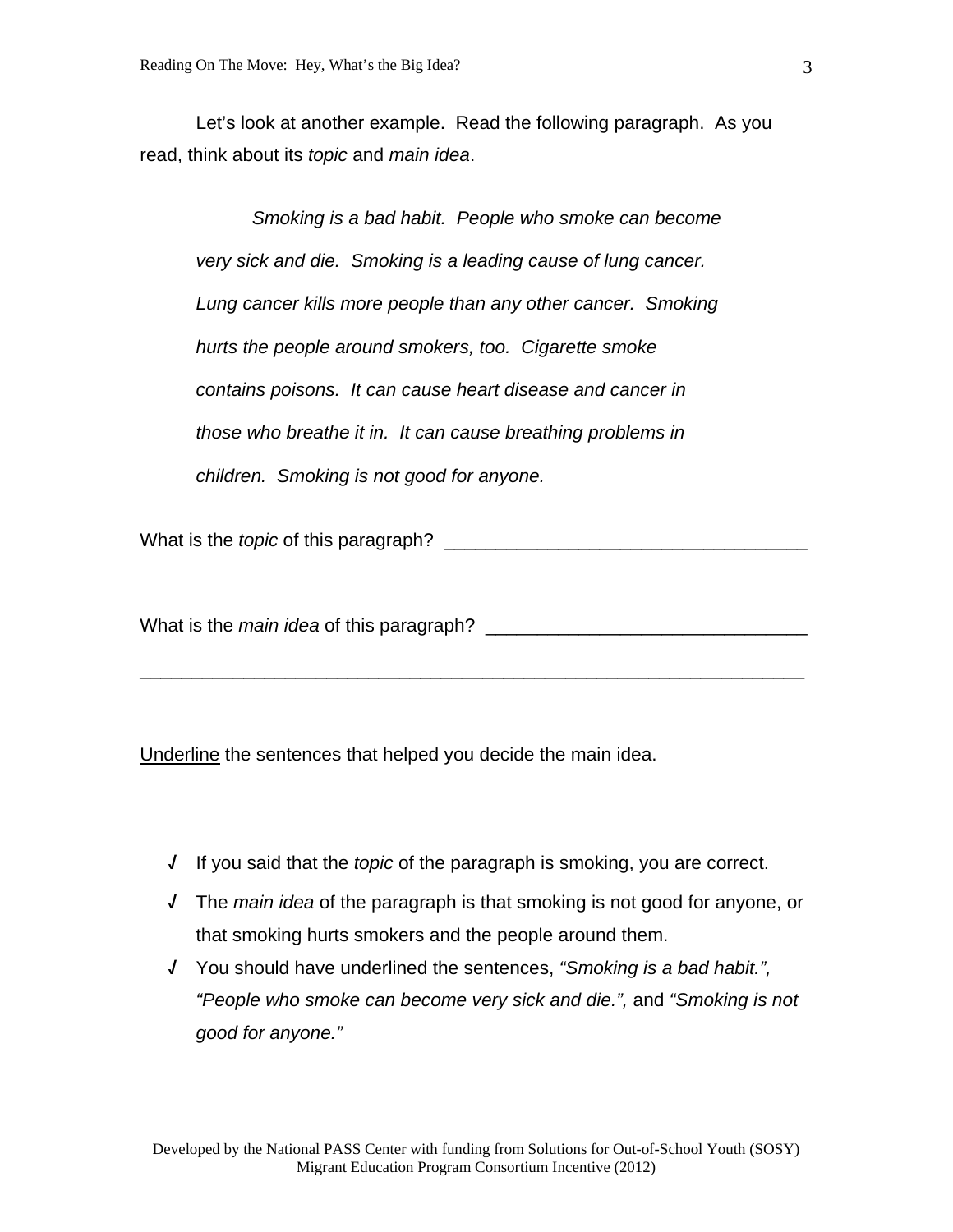Now you try! Read the passage and answer the questions.

*El Norte* is a 1983 film by Gregory Nava. It is a sad story, but an important one. It shows what illegal immigrants go through – in their home countries and here in the United States. The film follows two teenagers from Guatemala. Enrique and Rosa's parents are killed. They leave their village to find a new life in America. Their journey is very hard and scary. Their new life in the United States is not happy. Rosa dies. Enrique is left to survive in his new country alone. *El Norte* is not a movie to watch for fun. It is a story that must be told. It should be watched for its truth.

**1.** What is the *topic* of this passage? \_\_\_\_\_\_\_\_\_\_\_\_\_\_\_\_\_\_\_\_\_\_\_\_\_\_\_\_\_\_\_\_\_\_

**2.** What is the *main idea* of the passage? \_\_\_\_\_\_\_\_\_\_\_\_\_\_\_\_\_\_\_\_\_\_\_\_\_\_\_\_\_\_

\_\_\_\_\_\_\_\_\_\_\_\_\_\_\_\_\_\_\_\_\_\_\_\_\_\_\_\_\_\_\_\_\_\_\_\_\_\_\_\_\_\_\_\_\_\_\_\_\_\_\_\_\_\_\_\_\_\_\_\_\_\_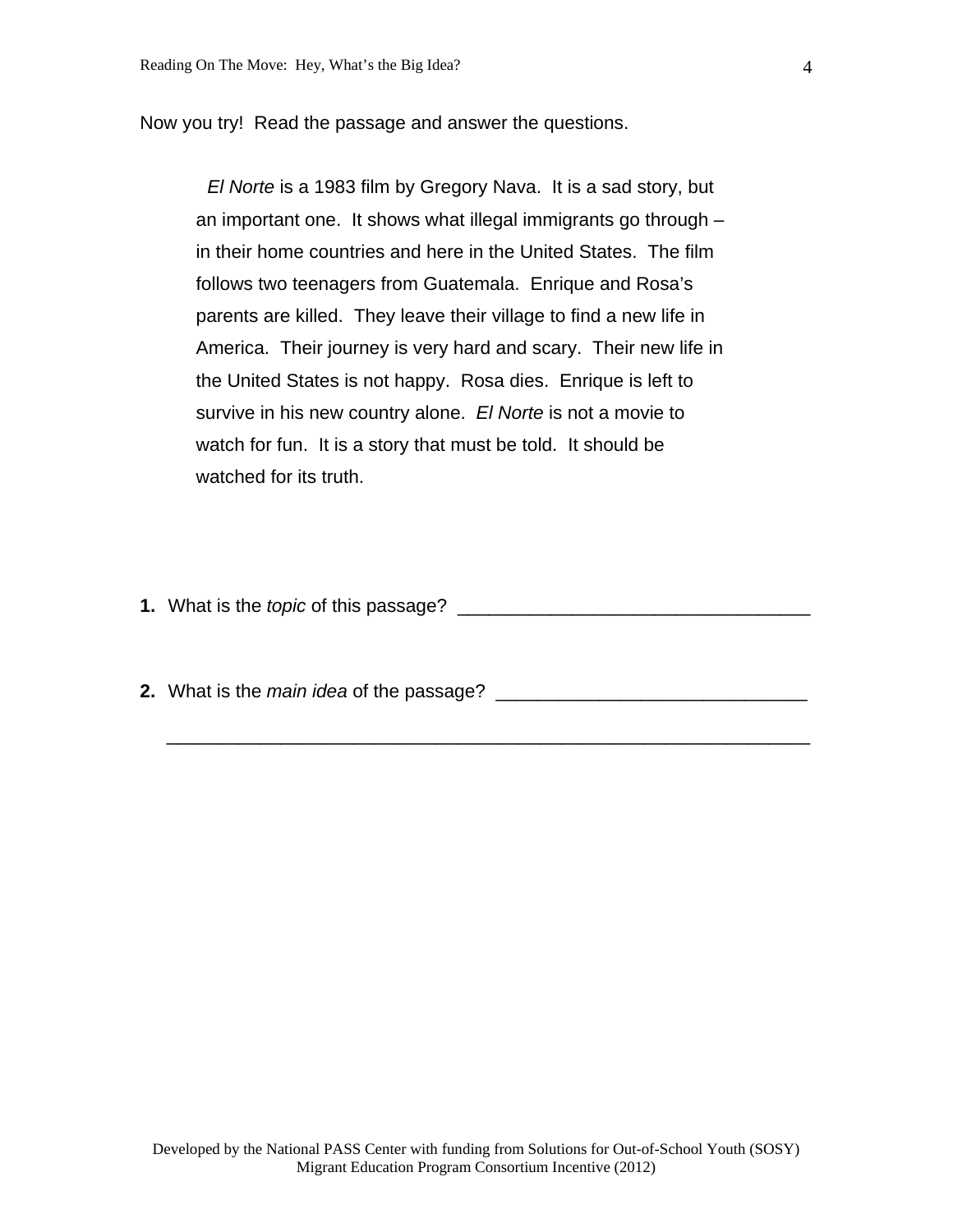Read the passage and answer the questions.

 Hurricane Irene is moving toward the United States. It is a very dangerous storm. It will probably hurt cities on the eastern coast. High winds could damage buildings and tear up trees. Heavy rain and huge ocean waves might cause floods. People in Philadelphia, New York City, and Boston are preparing for the worst. People on islands near North Carolina have left their homes and gone away to be safe. The damage from Hurricane Irene could be billions of dollars. Let's hope no lives are lost.

**3.** What is the *topic* of this passage? \_\_\_\_\_\_\_\_\_\_\_\_\_\_\_\_\_\_\_\_\_\_\_\_\_\_\_\_\_\_\_\_\_\_

**4.** What is the *main idea* of the passage? \_\_\_\_\_\_\_\_\_\_\_\_\_\_\_\_\_\_\_\_\_\_\_\_\_\_\_\_\_\_

\_\_\_\_\_\_\_\_\_\_\_\_\_\_\_\_\_\_\_\_\_\_\_\_\_\_\_\_\_\_\_\_\_\_\_\_\_\_\_\_\_\_\_\_\_\_\_\_\_\_\_\_\_\_\_\_\_\_\_\_\_\_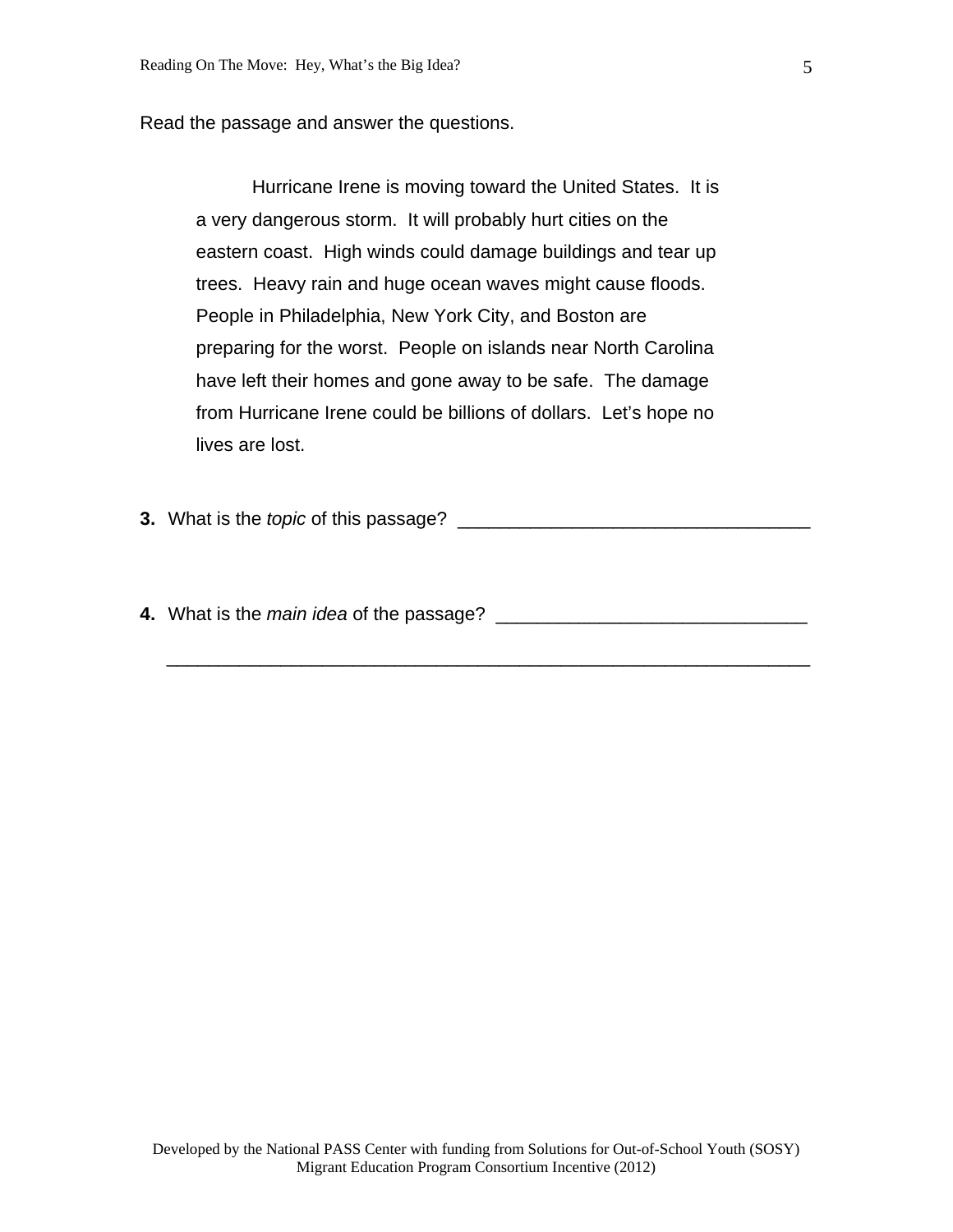Read the passage and answer the questions. This passage is longer. You may have to read it more than once.

*Recycling is one way to help the Earth. It turns used items into new, useful things. Think about the garbage you throw away every week. Look at the list below. Put a check mark (* $\checkmark$ *) in front of every item you throw away.* 

| plastic bottles        | plastic         |
|------------------------|-----------------|
| glass bottles          | containers from |
| cardboard from         | take-out food   |
| boxes                  | soda cans       |
| cans from soup,        | newspapers      |
| vegetables, fruit, and | aluminum foil   |
| stew                   |                 |
| boxes from cereal,     |                 |
| crackers, and pasta    |                 |

 *All of these items can be recycled. They don't have to be thrown away. They can be turned into something else. Recycling reduces the amount of garbage. That saves land and* 



*energy. It also means cleaner air and water. Recycling just one glass bottle saves enough energy to light a lamp for four hours. Americans throw away a lot of steel every year. It is enough to make all of the American-made cars.*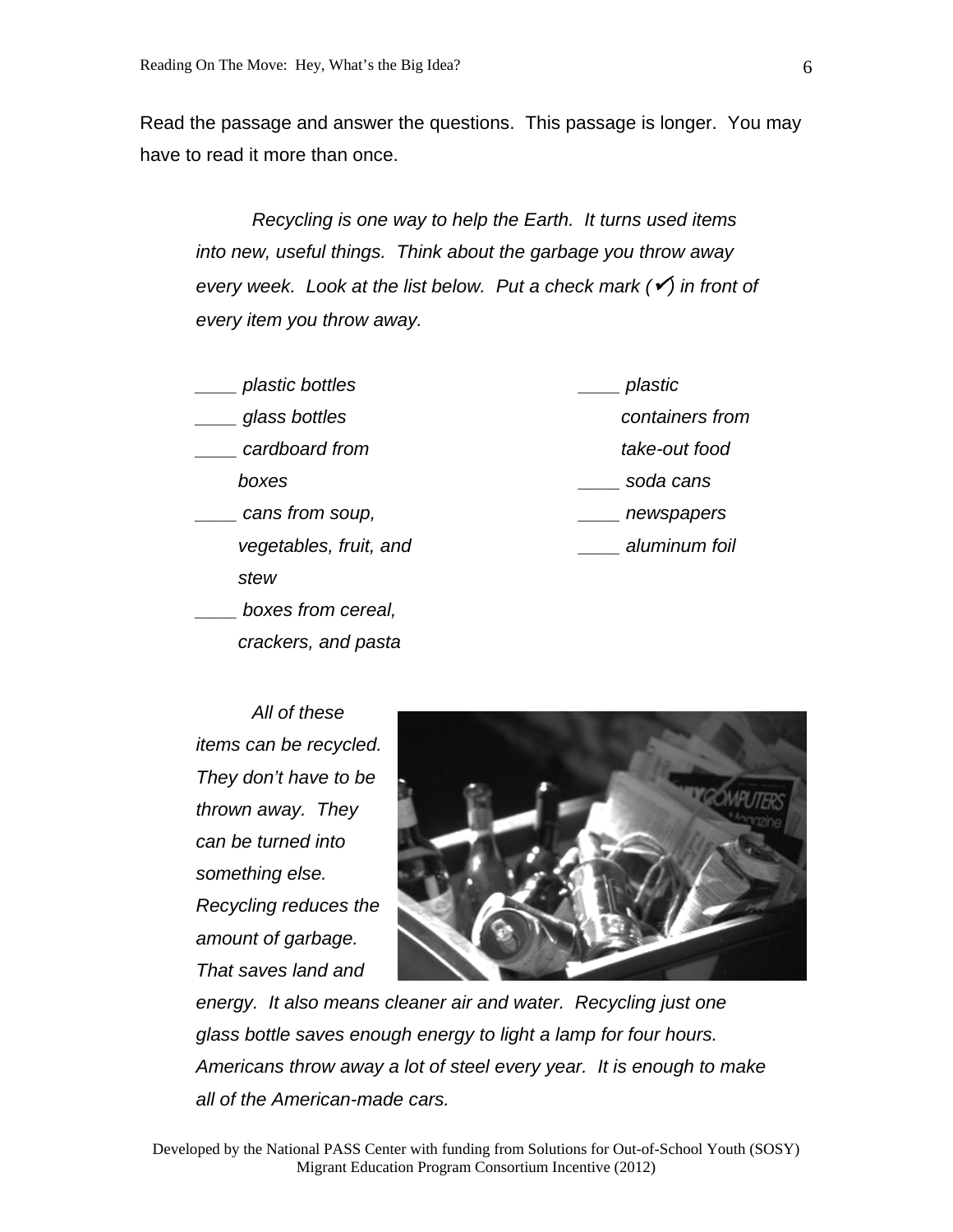*Making cans for cold drinks takes a lot of energy. Recycling saves 95% of that energy. Using recycled paper to make new paper saves 70% energy.* 



 *This symbol means that something can be recycled. The next time you start to throw away glass or plastic, look for that symbol.* 

 *Your nearest recycling center will welcome any glass, plastic, metal, and paper you have. Your community and the planet will thank you.* 

**5.** What is the *topic* of this passage? \_\_\_\_\_\_\_\_\_\_\_\_\_\_\_\_\_\_\_\_\_\_\_\_\_\_\_\_\_\_\_\_\_\_

**6.** What is the *main idea* of the passage? \_\_\_\_\_\_\_\_\_\_\_\_\_\_\_\_\_\_\_\_\_\_\_\_\_\_\_\_\_\_

\_\_\_\_\_\_\_\_\_\_\_\_\_\_\_\_\_\_\_\_\_\_\_\_\_\_\_\_\_\_\_\_\_\_\_\_\_\_\_\_\_\_\_\_\_\_\_\_\_\_\_\_\_\_\_\_\_\_\_\_\_\_

Circle the answer that best completes the sentence.

**7.** The topic of this passage is

- **a.** glass and plastic bottles
- **b.** recycling
- **c.** saving the Earth

**8.** The main idea of the passage is

- **a.** Recycling reduces the amount of garbage from everyday items and helps the planet.
- **b.** People produce a lot of garbage.
- **c.** Recycling turns old things into new products.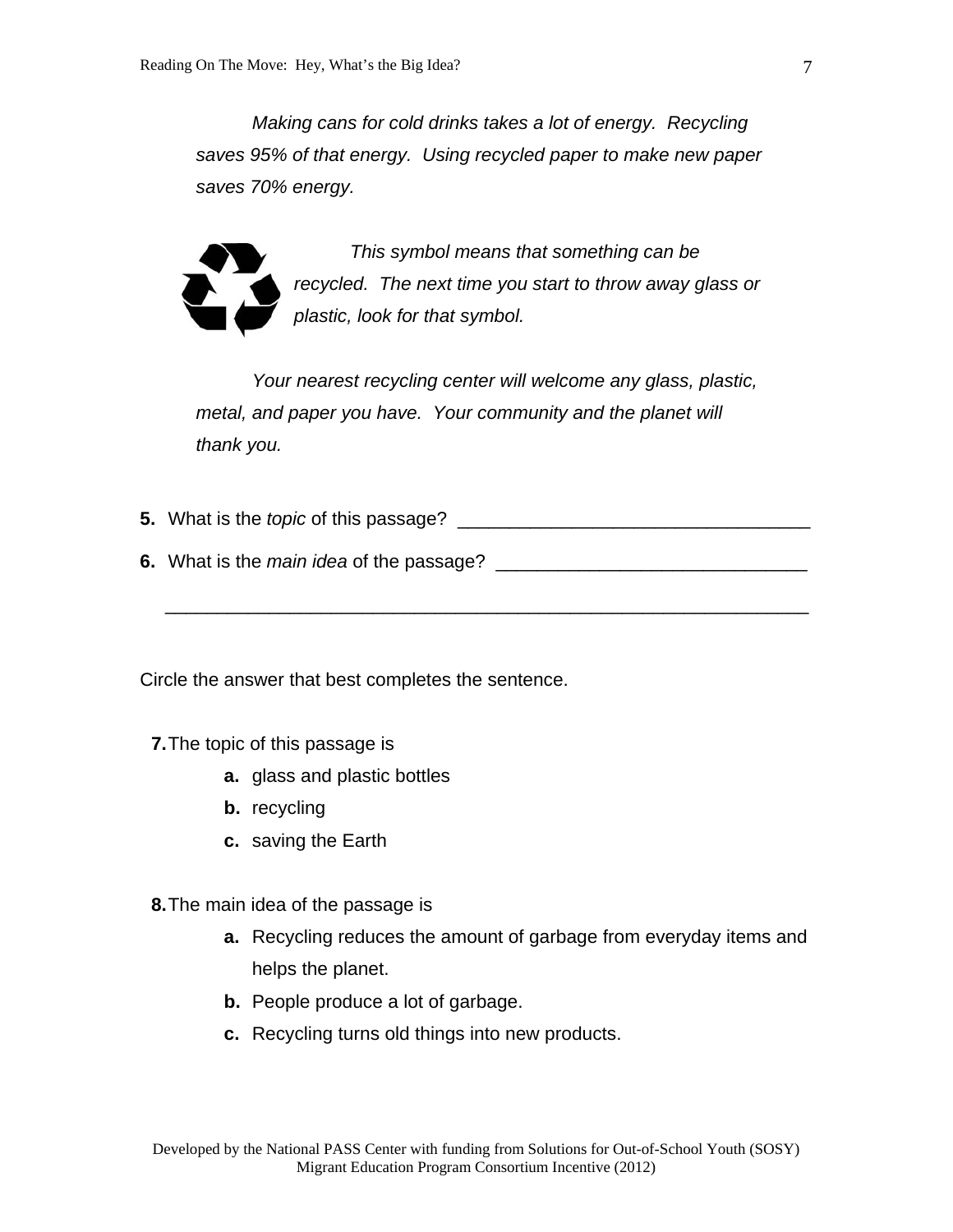Now that you can identify *topic* and *main idea*, it is time to identify *details*. Details give us more information about the main idea. Let's look at the first example again. We already know that the *topic* of the paragraph below is the season of autumn. The *main idea* is that autumn is the author's favorite time of year. What *details* helped us understand the main idea?

*I love autumn. It's my favorite season of the year. There are days of bright sun in a clear blue sky. The leaves change color. Trees put on dazzling robes of yellow, orange, and red. Brown, dry leaves on the ground crunch and rustle when I walk through them. The warmth of the day quickly ends when the sun goes down. Nights are cool and soothing. The stars twinkle down at me, snug and warm in my bed. The busy summer has gone to sleep. It waits for its blanket of snow.*

All of the underlined sentences in the passage above are details that support the main idea. The author gives reasons why he/she loves autumn. Let's break it down:

- The whole passage is about the season of autumn, so that is the *topic*.
- The *main idea* is stated in the first two sentences: *"I love autumn. It is my favorite season of the year."*
- Reasons, or *details*, why the author loves autumn:
	- Sunny and bright days with clear blue skies.
	- **Leaves change colors to yellow, orange, and red.**
	- Brown, dry leaves crunch and rustle while walking through them.
	- The day's warmth ends when the sun goes down, so nights are cool and soothing allowing the author to be snug and warm in bed while looking at the twinkling stars.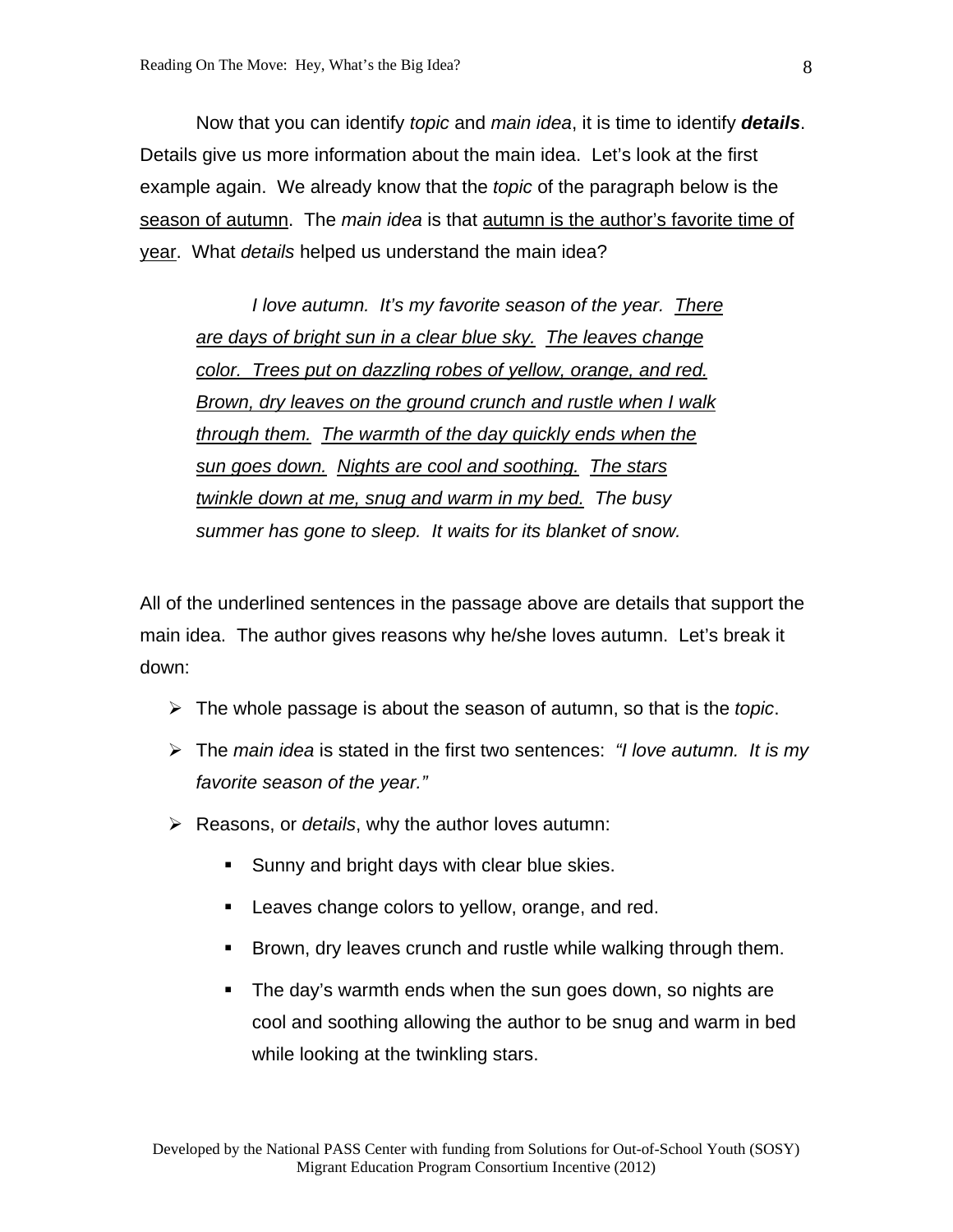Read the following paragraph. As you read, think about the *details* that support the *main idea.*

*Smoking is a bad habit. People who smoke can become very sick and die. Smoking is a leading cause of lung cancer. Lung cancer kills more people than any other cancer. Smoking hurts the people around smokers, too. Cigarette smoke contains poisons. It can cause heart disease and cancer in those who breathe it in. It can cause breathing problems in children. Smoking is not good for anyone.* 

- The *topic* of the paragraph is *smoking.*
- The *main idea* of the paragraph is that *smoking is not good for anyone*, or that *smoking hurts smokers and the people around them*.

Underline the *details* that support the main idea. The first detail is underlined for you.

\_\_\_\_\_\_\_\_\_\_\_\_\_\_\_\_\_\_\_\_\_\_\_\_\_\_\_\_\_\_\_\_\_\_\_\_\_\_\_\_\_\_\_\_\_\_\_\_\_\_\_\_\_\_\_\_\_\_\_\_\_\_\_\_

\_\_\_\_\_\_\_\_\_\_\_\_\_\_\_\_\_\_\_\_\_\_\_\_\_\_\_\_\_\_\_\_\_\_\_\_\_\_\_\_\_\_\_\_\_\_\_\_\_\_\_\_\_\_\_\_\_\_\_\_\_\_\_\_

\_\_\_\_\_\_\_\_\_\_\_\_\_\_\_\_\_\_\_\_\_\_\_\_\_\_\_\_\_\_\_\_\_\_\_\_\_\_\_\_\_\_\_\_\_\_\_\_\_\_\_\_\_\_\_\_\_\_\_\_\_\_\_\_

\_\_\_\_\_\_\_\_\_\_\_\_\_\_\_\_\_\_\_\_\_\_\_\_\_\_\_\_\_\_\_\_\_\_\_\_\_\_\_\_\_\_\_\_\_\_\_\_\_\_\_\_\_\_\_\_\_\_\_\_\_\_\_\_

\_\_\_\_\_\_\_\_\_\_\_\_\_\_\_\_\_\_\_\_\_\_\_\_\_\_\_\_\_\_\_\_\_\_\_\_\_\_\_\_\_\_\_\_\_\_\_\_\_\_\_\_\_\_\_\_\_\_\_\_\_\_\_\_

\_\_\_\_\_\_\_\_\_\_\_\_\_\_\_\_\_\_\_\_\_\_\_\_\_\_\_\_\_\_\_\_\_\_\_\_\_\_\_\_\_\_\_\_\_\_\_\_\_\_\_\_\_\_\_\_\_\_\_\_\_\_\_\_

\_\_\_\_\_\_\_\_\_\_\_\_\_\_\_\_\_\_\_\_\_\_\_\_\_\_\_\_\_\_\_\_\_\_\_\_\_\_\_\_\_\_\_\_\_\_\_\_\_\_\_\_\_\_\_\_\_\_\_\_\_\_\_\_

\_\_\_\_\_\_\_\_\_\_\_\_\_\_\_\_\_\_\_\_\_\_\_\_\_\_\_\_\_\_\_\_\_\_\_\_\_\_\_\_\_\_\_\_\_\_\_\_\_\_\_\_\_\_\_\_\_\_\_\_\_\_\_\_

Write the details in your own words below: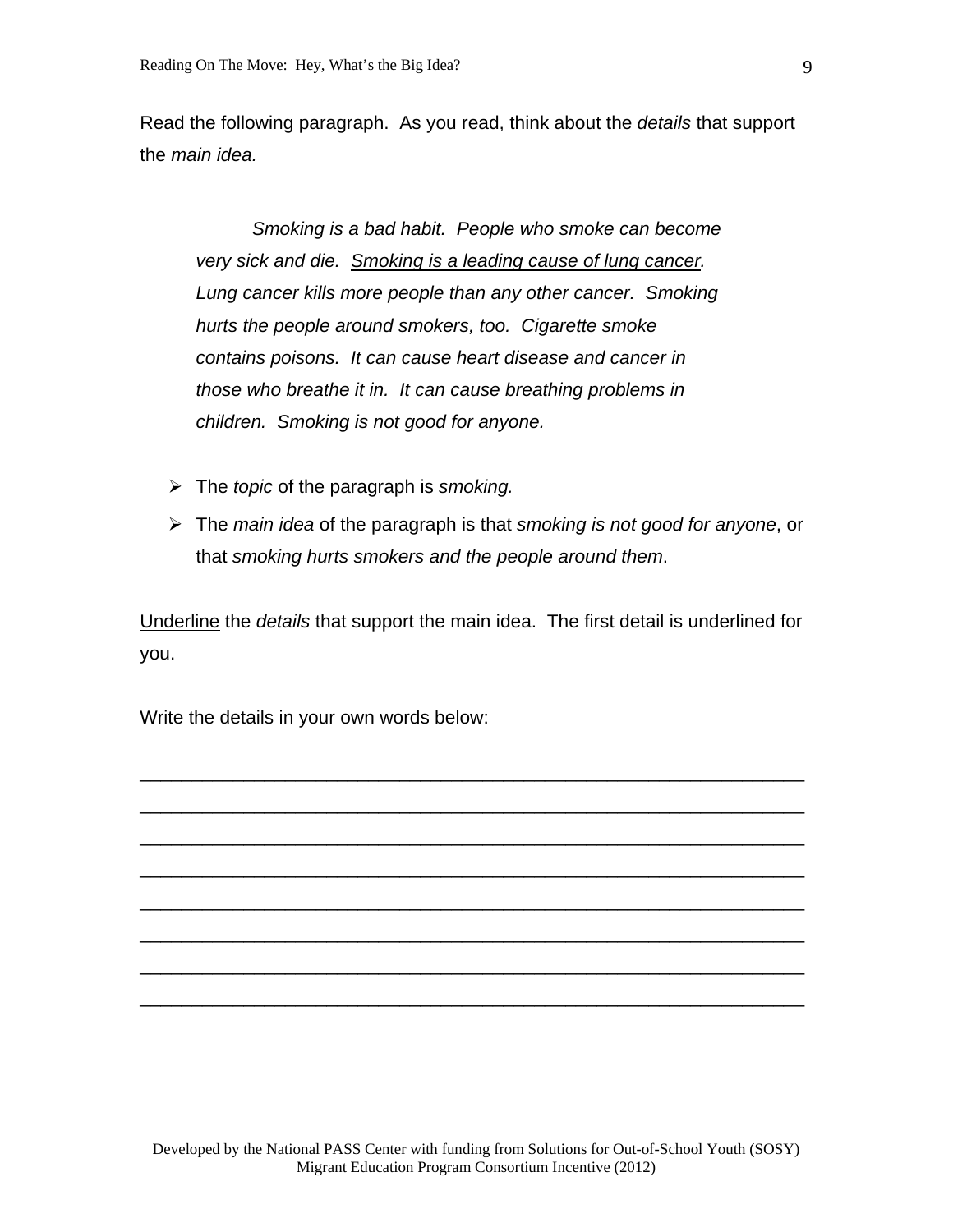Now try one you haven't read before! Read the passage below and answer the questions on the next page.

## *Farms Today*

 *Today, farms in our country produce more food than ever before. But there are fewer farms now than there were years ago! How can this be?* 

 *There are many kinds of farms in our country. Some farms produce only one big crop. That crop may be wheat, cotton, sugarcane, or something else. All these crops are plants that grow in the soil.* 

 *On some farms, animals are raised. Milk cows are raised on dairy farms. Chickens and eggs are produced on poultry farms. In some places, there is not enough rain to grow anything but grass. In these grasslands, there are many ranches. Beef cattle and sheep are raised on the ranches.* 

 *Although there are many different types of farms across the country, most farms are different today from the way they used to be. As the cities in this country grew, more and more people were needed to work in new and exciting jobs. Where did these people come from? Many came from the farms. As the amount of farmers decreased, the need for help on the farms increased. Soon, machines were doing the jobs of several people.*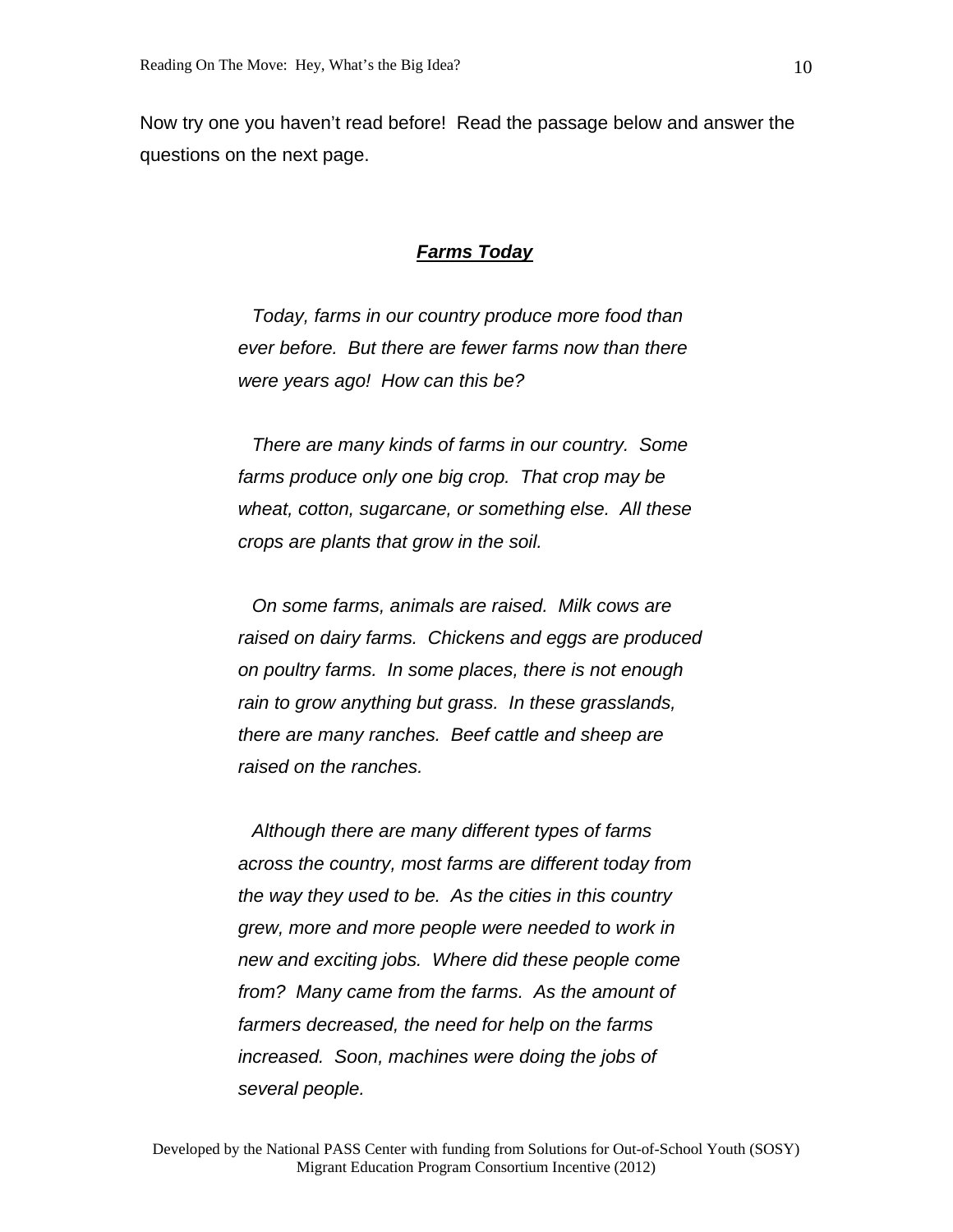|    | Reading On The Move: Hey, What's the Big Idea?<br>11                             |  |
|----|----------------------------------------------------------------------------------|--|
| 9. |                                                                                  |  |
|    | <b>10.</b> What is the main idea?                                                |  |
|    | 11. List two details that support the main idea: _______________________________ |  |

\_\_\_\_\_\_\_\_\_\_\_\_\_\_\_\_\_\_\_\_\_\_\_\_\_\_\_\_\_\_\_\_\_\_\_\_\_\_\_\_\_\_\_\_\_\_\_\_\_\_\_\_\_\_\_\_\_\_\_\_